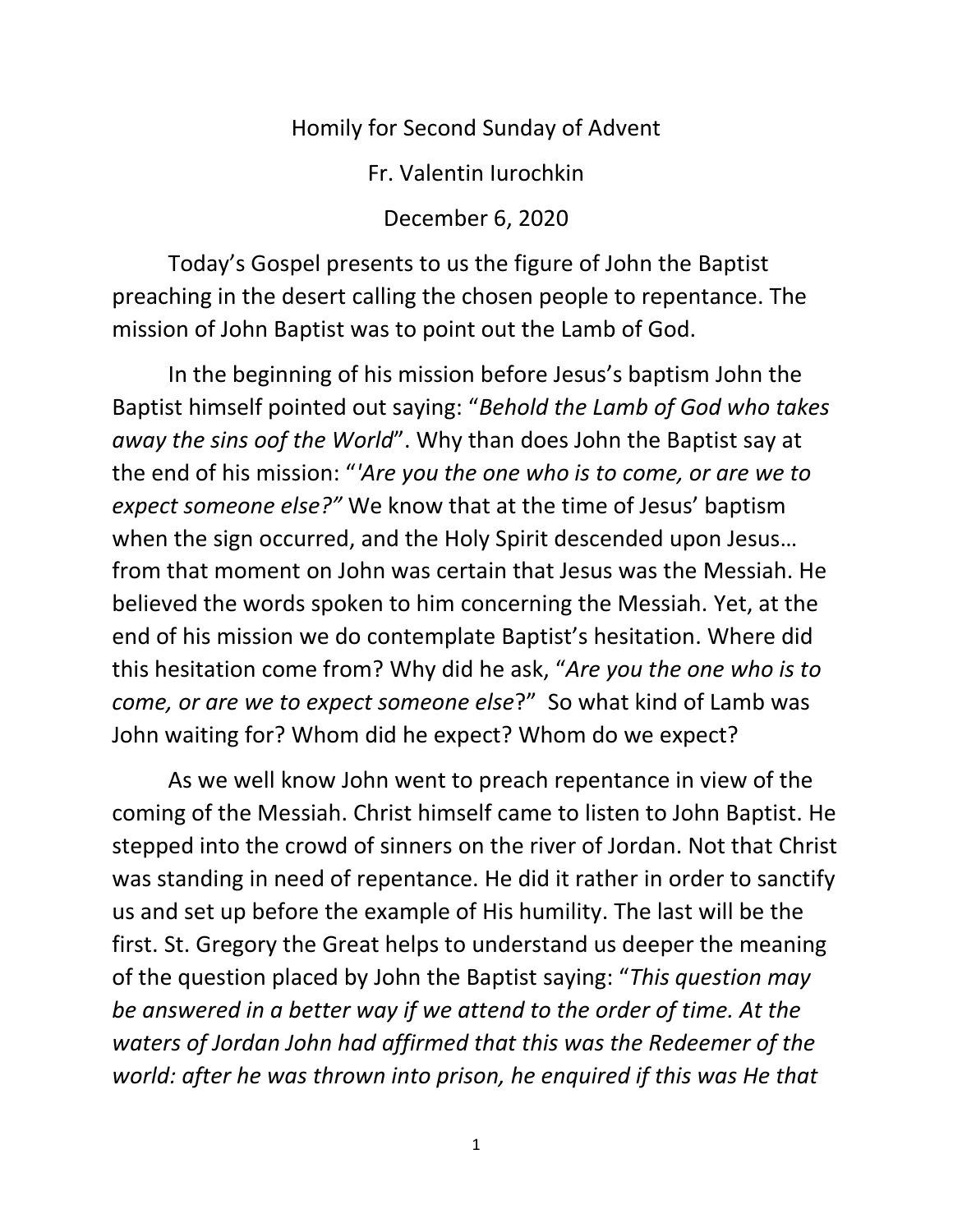*should come – not that he doubted that this was the Redeemer of the World, but he asks, that he may know whether He who is in His own person had come into the world below, would in His own person descend also to the world below*". John, similar to Peter, couldn't understand that Christ willed to undergo contradiction of the Cross. As Christ humbly stood in the crowd of sinners listening to the words of John Baptist, in the same way John was meant to listen to the words of preaching of the Lamb of God in the world below after Christ's descend into Hell. So, our Lord Jesus was meant to rise above all the great prophets of all the time by preaching on the Lamb of the Just. But the only way to that greatness was His humiliation. St. Ambrose of Milan as well gives us a very interesting insight in understanding of John's question. In his writings we find out that the doubt of John the Baptist does not consist in the lack of faith; for he believes, as we do, that Jesus is the Messiah. The Baptist's doubt rather consists in the lack of love. The lack of love did let John and Peter see the true meaning of Christ's mission; and sometimes the lack of love does not let us see the true mission of Christ, too. St. Ambrose states: "… *It was a great thing that John Baptist should be so far a prophet, as to acknowledge Christ, and to preach remission of sins; but like the pious prophet, he could not think that He whom he had believed to be He that should come, was to suffer death: he doubted therefore though not in faith, yet in love: So Peter also doubted , saying 'Heaven preserve you, Lord,' he said, 'this must not happen to you.*'". It was contradiction of the Cross that let to some of the Christ's followers say: "This is a hard saying; who can hear it?" Could John the Baptist, could Peter... can I?

In this Advent season the question placed by John the Baptist moves as well to ask ourselves: What are own expectations of the kingship of Christ in this world? Whom did we expect to find in the wilderness? It wasn't a man speaking wisely and dressed in a finest clothes… that was

2